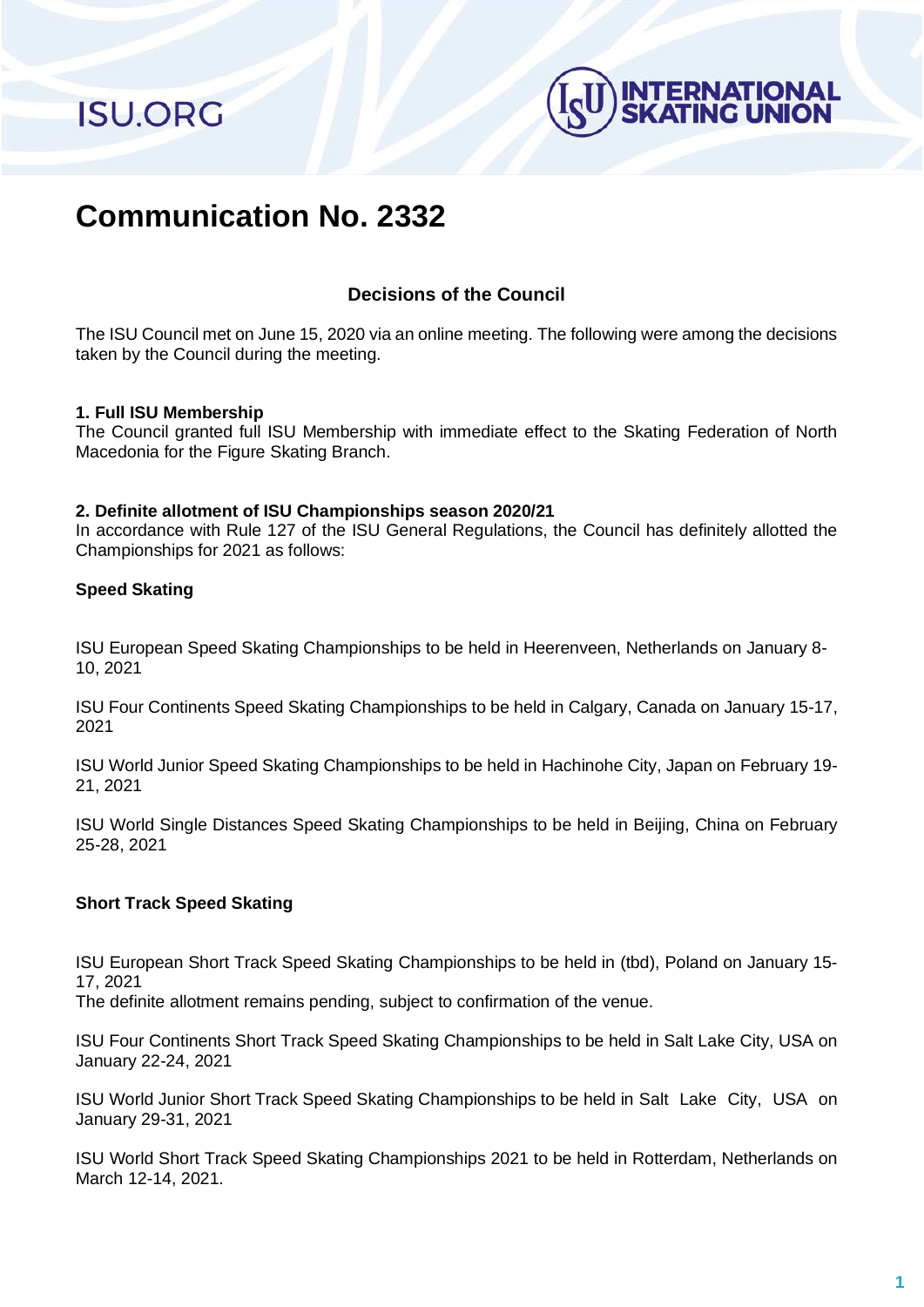# **Single & Pair Skating/Ice Dance**

ISU European Figure Skating Championships to be held in Zagreb, Croatia on January 25-31, 2021

ISU Four Continents Figure Skating Championships to be held in Sydney, Australia on February 8-14, 2021

ISU World Junior Figure Skating Championships to be held in Harbin, China on March 1-7, 2021

ISU World Figure Skating Championships to be held in Stockholm, Sweden on March 22-28, 2021

# **Synchronized Skating**

ISU World Junior Synchronized Skating Championships to be held on March 12-13, 2021 The definite allotment remains pending, subject to confirmation of the venue.

ISU World Synchronized Skating Championships to be held in Zagreb, Croatia on April 8-10, 2021

#### *Note regarding the Covid-19 situation:*

The ISU Council will closely monitor the COVID-19 related developments in close consultation with the appointed Working Groups (see ISU Communications 2320 and 2327) and the organizing ISU Members of all ISU Events and will decide upon and communicate any postponement and/or change of location and/or cancellations as soon as possible.

# **3. Junior Grand Prix of Figure Skating season 2020/21**

Following the cancellation of the first two Junior Grand Prix of Figure Skating Events that were to have been held in Canada and Slovak Republic, the Council approved the application from Riga / LAT to host a Junior Grand Prix of Figure Skating Event.

The revised ISU Junior Grand Prix of Figure Skating Series will therefore be as follows:

| 1st event                      | September 9-12, 2020  | Budapest / HUN  |
|--------------------------------|-----------------------|-----------------|
| 2nd event                      | September 16-19, 2020 | Yokohama / JPN  |
| 3rd event (incl. Pair Skating) | September 23-26, 2020 | Ostrava / CZE   |
| 4th event (incl. Pair Skating) | Sept. 30-Oct. 3, 2020 | Tashkent / UZB  |
| 5th event                      | October 7-10, 2020    | Ljubljana / SLO |
| 6th event (incl. Pair Skating) | October 14-17, 2020   | Riga / LAT      |

A further update will be given after the Council meeting to be held on July 6, 2020.

# **4. ISU Figure Skating Championships 2021 – Minimum Total Element Scores**

The Council decided to keep the same Minimum Total Element Scores necessary for participation in the 2021 ISU Figure Skating Championships and earned at competitions in the season 2019/20 and in the season 2020/21 as approved for the 2020 Championships.

#### *Note regarding the Covid-19 situation:*

In case that due to the Covid-19 pandemic an extended number of Competitions are cancelled during the fall 2020 the Council will review the situation in regard to the Minimum Total Elements Score again at the time of the October Council meeting.

The Council determined that the Skaters/Couples participating in the ISU Championships 2021 must have reached the following Minimum Total Elements Scores during the ongoing season (2020/21) or the immediately preceding season (2019/20):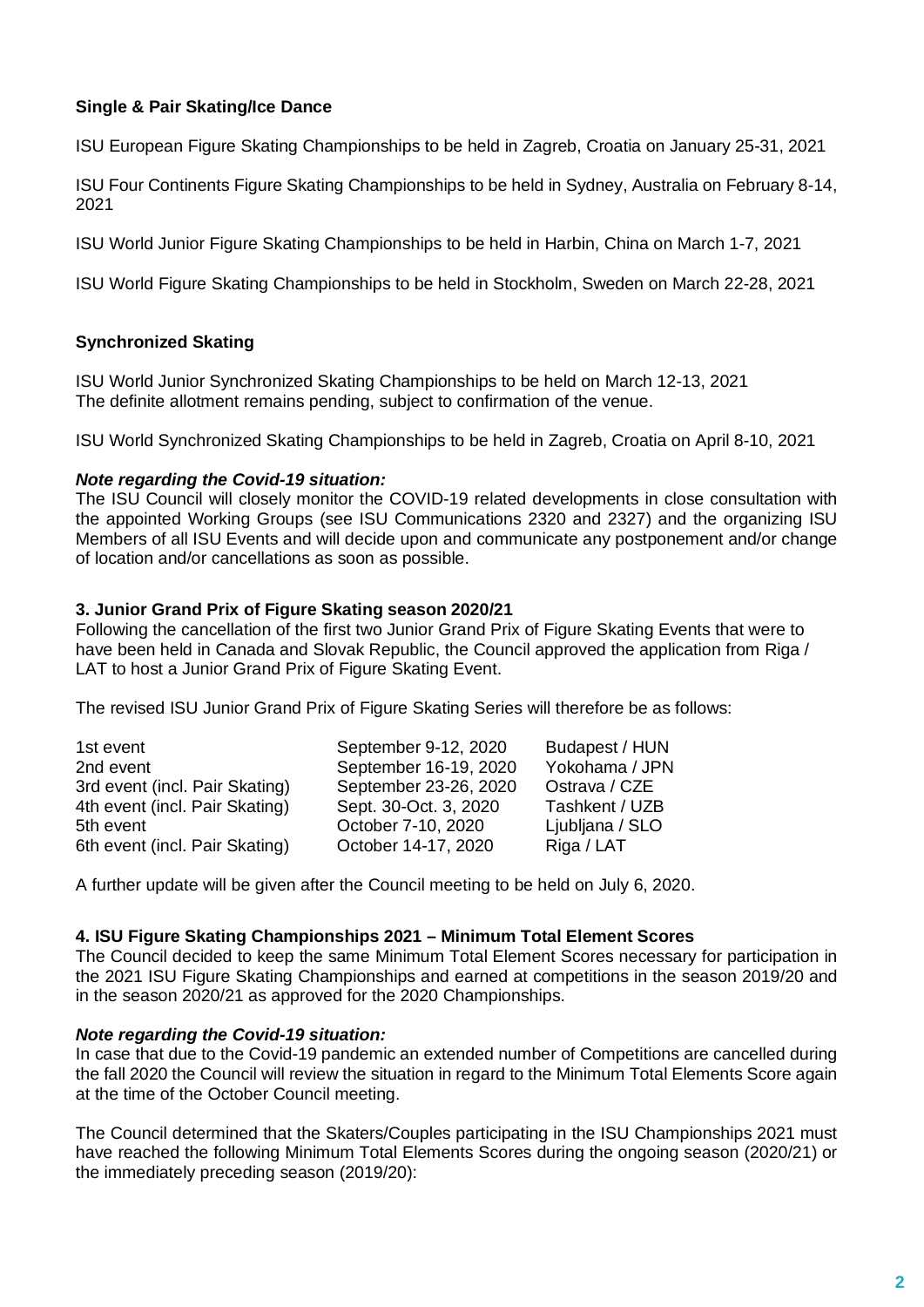| <b>ISU World Figure Skating Championships 2021</b> |              |              |  |
|----------------------------------------------------|--------------|--------------|--|
|                                                    | <b>SP/RD</b> | <b>FS/FD</b> |  |
| MFN                                                | 34.00        | 64.00        |  |
| <b>LADIES</b>                                      | 30.00        | 51.00        |  |
| <b>PAIR SKATING</b>                                | 27.00        | 44.00        |  |
| <b>ICE DANCE</b>                                   | 33.00        | 47.00        |  |
|                                                    |              |              |  |

| ISU European, ISU Four Continents Figure Skating Championships 2021: |              |              |  |  |
|----------------------------------------------------------------------|--------------|--------------|--|--|
|                                                                      | <b>SP/RD</b> | <b>FS/FD</b> |  |  |
| MEN                                                                  | 28.00        | 46.00        |  |  |
| <b>LADIES</b>                                                        | 23.00        | 40.00        |  |  |
| <b>PAIR SKATING</b>                                                  | 25.00        | 42.00        |  |  |
| <b>ICE DANCE</b>                                                     | 28.00        | 44.00        |  |  |
|                                                                      |              |              |  |  |

#### **ISU World Junior Figure Skating Championships 2021:**

|       | <b>FS/FD</b> |
|-------|--------------|
| 23.00 | 42.00        |
| 23.00 | 38.00        |
| 23.00 | 34.00        |
| 23.00 | 37.00        |
|       | <b>SP/RD</b> |

The required Minimum Total Elements Score for the Short Program/Rhythm Dance and the Free Skating/Free Dance to participate in Senior ISU Championships (ISU European Figure Skating Championships, ISU Four Continents Figure Skating Championships and ISU World Figure Skating Championships) can only be obtained in Senior International Competitions. Likewise, the required Minimum Total Elements Score for the Short Program/Rhythm Dance and the Free Skating/Free Dance segment to participate in the ISU World Junior Figure Skating Championships can only be obtained in International Junior Competitions.

The Minimum Technical Elements Score (not including Component Scores) is a Technical Score and must have been reached in an ISU recognized International Competition (as per Article 39, paragraph 7 of the ISU Constitution and Rule 107, paragraphs 1 to 10 of the ISU General Regulations) during the ongoing or immediately preceding season in both segments, Short Program/Rhythm Dance and Free Skating/Free Dance (See ISU Special Regulations Single & Pair Skating Ice Dance, Rule 378, paragraph 3).

While the Minimum Technical Elements Score must be reached separately in each segment (not a total of the two segments), the Minimum Technical Elements Score for each segment may be reached at different competitions.

The Minimum Technical Elements Score must be reached 21 (twenty-one) days before the first day (first official practice day) of the Championships concerned (same as entry deadline).

If it would become evident that the number of entries based on the Minimum Technical Elements Scores listed above would be significantly higher or lower than expected, the ISU Council reserves the right to adjust the Minimum Technical Elements Scores in order to achieve the above-mentioned objective.

ISU Members will be informed latest 45 days prior to the entry deadline of the respective Championships if the announced required minimum Technical Score will be adjusted or will remain as announced. In case of the continental Championships the announcement for both European and Four Continents Championships will be made 45 days prior to the entry deadline of the earlier Championships, in this case the European Championships.